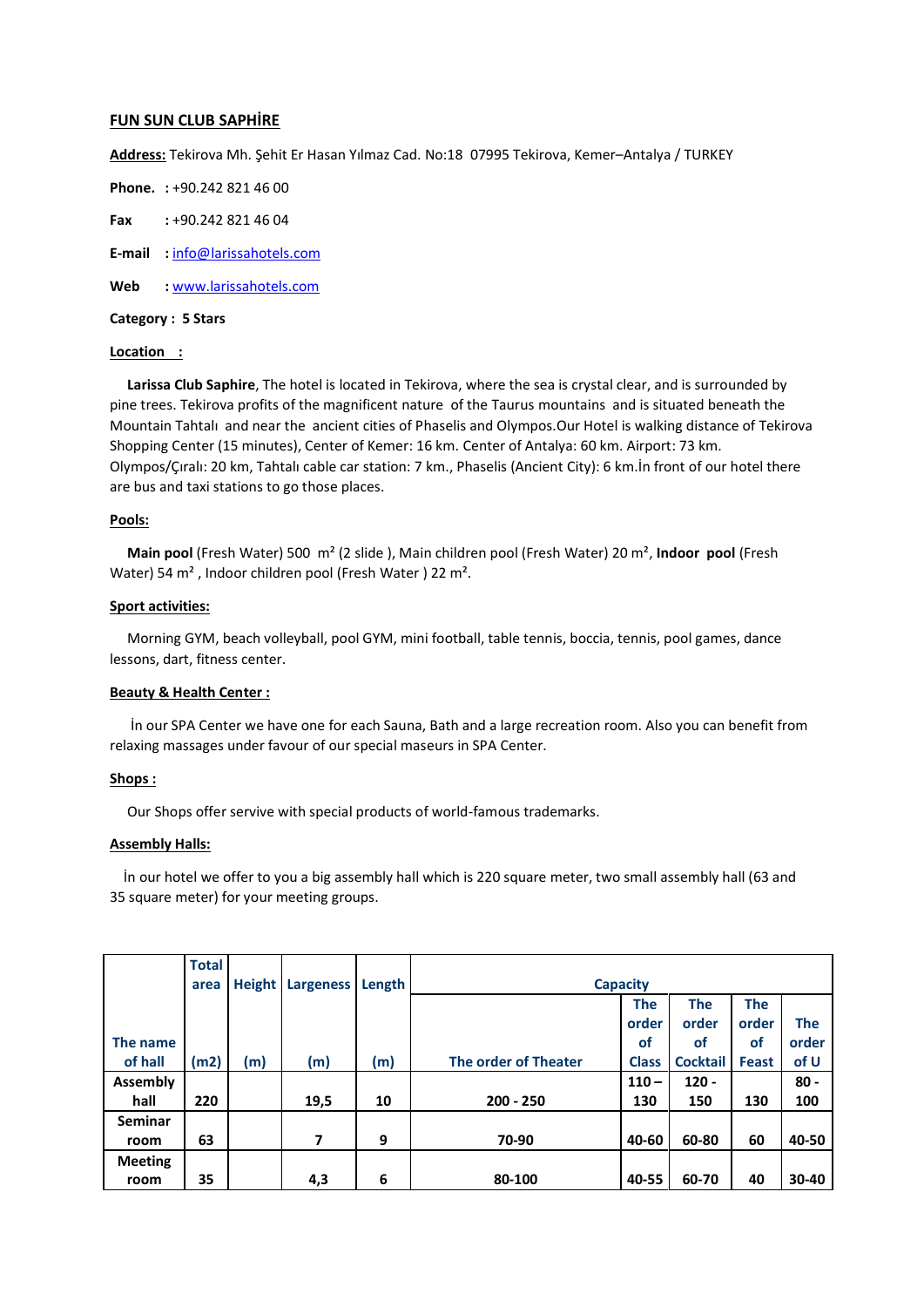#### **Our rooms :**

 **We provide service for our guests totally with 276 rooms in the main building 214-room, in the anex 62 room.**

## **Standard rooms:**

23 m<sup>2</sup> our standard room Each room has two single beds or one double bed, satellite-broadcasting LCD TV, telephone, mini-bar,central air conditioning, carpet or tile floor,shower, WC,hair drier, electronic safe(free). Some rooms are in the main building and the others are in the anex.

\*Check-in starts at **14:00** .Check-out is last time **12:00**

#### **Restaurants & Bars:**

#### **All included Restaurants:**

**Main restaurant** - Buffet Breakfast ( 07:00 – 10:00 ), Late breakfast (buffet) ( 10:00 – 11:00 ), Buffet Lunch ( 12:30 – 14:30 ) Buffet Dinner ( 18:30 – 21:30 ), Midnight Snacks ( 23:30 – 00:30**) Snack restaurant** (12:00 – 16:00) Snack/Fast Food Service, **French Cafe** ( 13:00 – 16:00 ) Ice cream service , French Cafe( 12:00 – 17:00) coffee break time(with waffle).

### **All included Bars :**

 **Lobby Bar** ( 10:00 – 24:00 ) Your favourite drinks ( with alcohol, without alcohol, soft and hot drinks) . **Servis Bar** (main restaurant) is in service Breakfast-Lunch-Dinner times. Disco bar ( 23:30 – 02:00 ) Beer /Drink without alcohol are in service. Minibar ( only soft drinks).

## **Excluded service**:

 İn French Cafe: ( 10:00 – 22:00) V.S.O.P brandy, Premium whiskeys, Premium drinks, Special locak and foreign wines, herb tea, Energy drinks, fresh squeezed fruit juice, Türkish Coffee, Room Service ( 24 hours ) .

#### **A'la Carte Restaurant:**

 \* A'la carte Restaurant 6 days a week the Turk & Fish menu one days before rezervation (extra charged)at night(19:00 -21:00) can taste amazing flavors.

### **Sports & Fitness:**

 Beach volley, gymnastic in water, mini futbol, ping pong, step-aerobik, tennis, boccia, pool games, dart, fitness programs

#### **Spa and beauty center:**

#### **All included**

Sauna, Turkish bath, Recreation room.

#### **Excluded Services :**

Massage, rub with a coarse bath-glove in Turkish Bath, Beauty Center, Skin care, Hairdresser